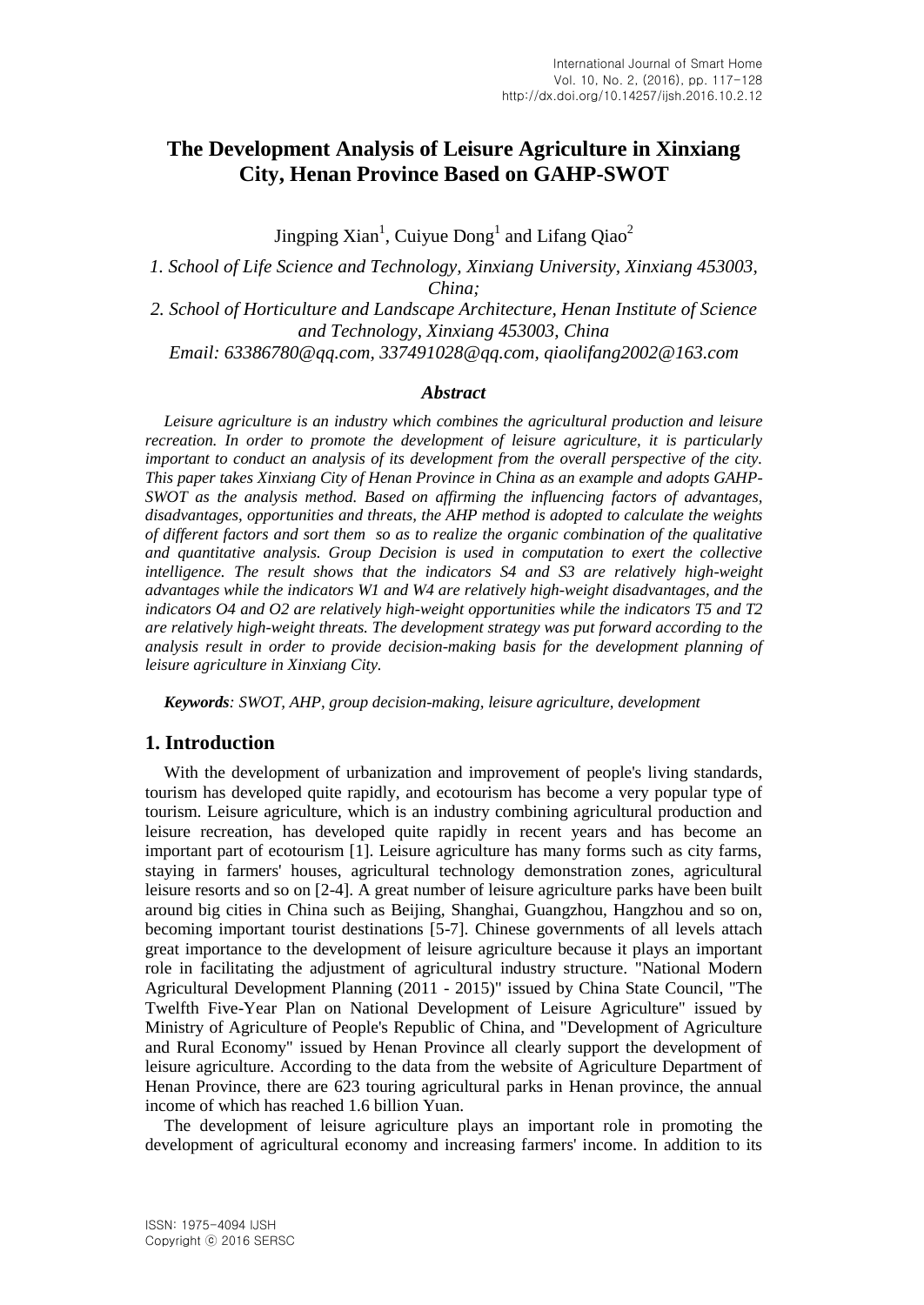high economic and social benefits, it also has functions of protecting the ecological environment and providing popular science education and places for relaxation. However, there are a lot of problems in the process of development of leisure agriculture such as lack of features owing to the same development, low competitiveness because of ambiguity of market positioning and low level of service due to lack of professionals. Therefore, the development of leisure agriculture needs scientific analysis. Studying the method of developmental analysis is indeed necessary.

SWOT is an important way of development analysis and is widely used in industrial development decision such as industry, agriculture, service, manufacture and tourism [8- 10]. The SWOT analysis is used for identifying the strength, weakness, opportunity and threat of the industry so that the development strategy can be organically combined with internal resources and external environment. The SWOT method mainly adopts qualitative assessment, but the drawback is that the evaluation experts' knowledge, experience and preference play a dominant role, which has greater subjective arbitrariness. In order to make up for the deficiency of qualitative assessment, AHP and SWOT analysis will be integrated to achieve the combination of qualitative and quantitative assessment. AHP is a handy, flexible and practical multi-criteria decisionmaking method, which conducts quantitative analysis to qualitative problems [11]. It is widely applied not only in industry, agriculture and the tertiary industry but also in the development assessment of leisure agriculture. Taking advantage of collective intelligence is an important way to improve the accuracy of evaluation. Group decision is a decision-making method based on the analysis and collection of preference of each member in the group to draw a conclusion of group preference as the ground of decisionmaking [12]. This research tries to use GAHP-SWOT method to analyze the Xinxiang City of Henan Province in development of leisure agriculture.

### **2. Method and Model**

#### **2.1 Method**

The calculating procedure of GAHP-SWOT model is shown below:

(1) SWOT analysis Determine the influencing factors of S, W, O and T, of which S (strengths) and W (weaknesses) are internal factors while O (opportunities) and T (threats) are external factors.

(2) Establishing the hierarchical model. Form the hierarchical structure made up of target layer, criteria layer and index layer according to the dominance relationship.

(3) Calculating relative weights. Judged by specialists respectively. To confirm the rank of importance of relevant elements (relative weight) in this hierarchy for a certain element in the last hierarchy by building 2 matrices for comparison and judgment (1-9 scale) and mathematical methods of matrix manipulation.

(4) The overall ranking of hierarchy. Calculating synthetic weights of each hierarchy of the target element system and making total sorting to determine the importance of each element at the lowest hierarchy of hierarchical structure graph among the general goal.

(5) Analysis of developing strategies.

#### **2.2 GAHP-SWOT Model**

**2.2.1 Selection of Indicators:** According to the current situation of leisure agriculture in Xinxiang City, Henan Province, the influencing factors of SWOT can be determined after combining the suggestion from college teachers, the government department of agriculture, investors and tourists.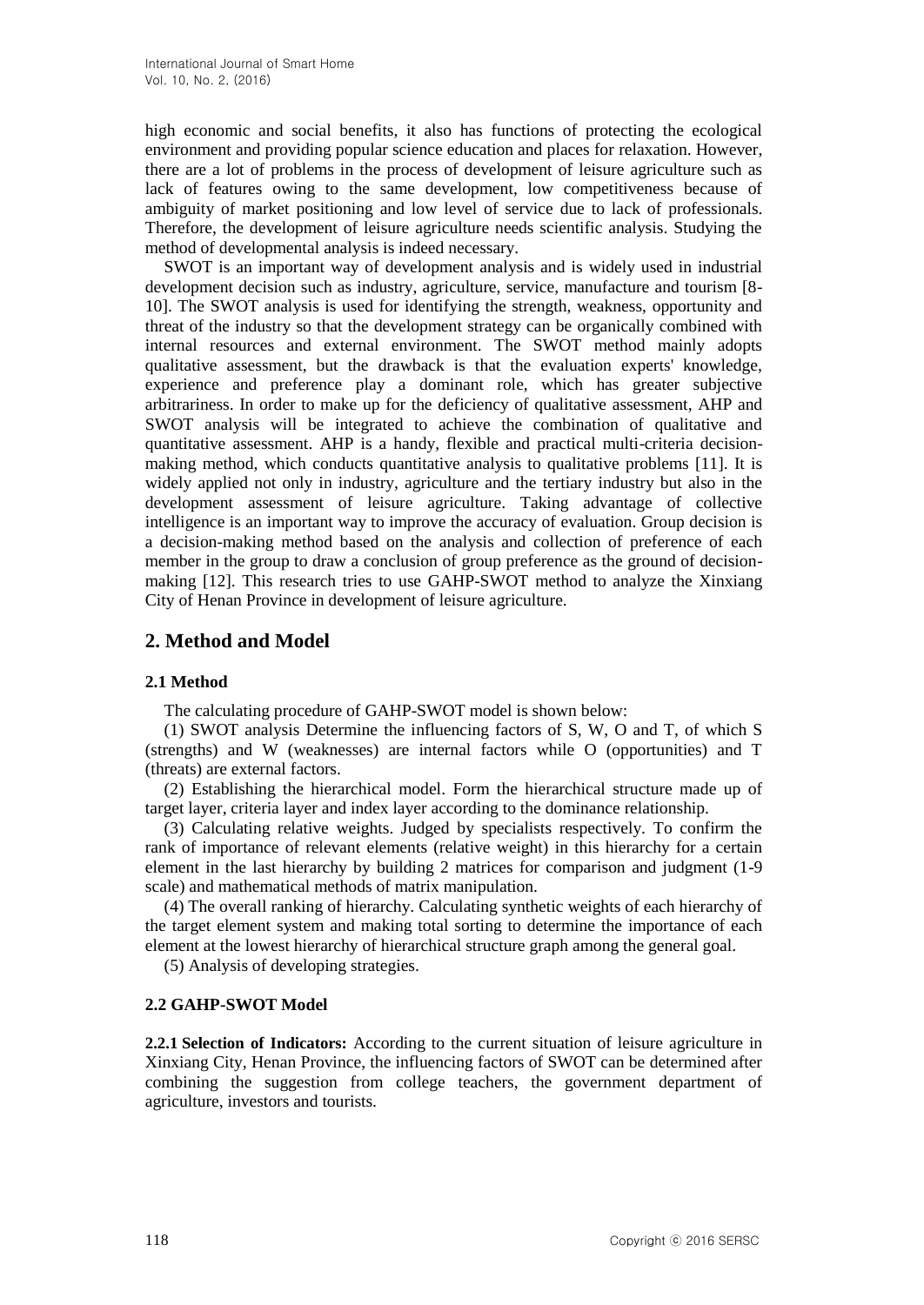| Category             | Factor                         | <b>Explanation</b>                                                                            |  |  |  |
|----------------------|--------------------------------|-----------------------------------------------------------------------------------------------|--|--|--|
|                      | Location(S1)                   | Within the scope of the Central Plains Economic                                               |  |  |  |
|                      |                                | Zone                                                                                          |  |  |  |
|                      | Traffic(S2)                    | Developed expressways; equipped with high-                                                    |  |  |  |
|                      |                                | speed railways and regular railways                                                           |  |  |  |
| $\text{Strength}(S)$ | Market(S3)                     | It has a large population, and the city's economic                                            |  |  |  |
|                      |                                | development is in the middle level                                                            |  |  |  |
|                      | Industry $(S4)$                | Relatively favorable foundation for agricultural                                              |  |  |  |
|                      |                                | industry                                                                                      |  |  |  |
|                      | Infrastructure $(S5)$          | Sound facilities for road, electric power and<br>irrigation and water conservancy of farmland |  |  |  |
|                      | Lack<br>of                     | Lack<br>of<br>unified<br>planning<br>and<br>chaotic                                           |  |  |  |
|                      | planning(W1)                   | construction                                                                                  |  |  |  |
|                      | Monotony<br>of                 | The projects are relatively single and similar and                                            |  |  |  |
|                      | projects(W2)                   | lack well-known brands                                                                        |  |  |  |
|                      |                                | Employees' quality fails to meet the need of                                                  |  |  |  |
| Weakness(W)          | Employees(W3)                  | management                                                                                    |  |  |  |
|                      | Characteristic                 | Located in plain areas, it lacks characteristic                                               |  |  |  |
|                      | resources $(W4)$               | resources                                                                                     |  |  |  |
|                      | Cultural                       | The reserved agricultural cultural resource is                                                |  |  |  |
|                      | resources(W5)                  | relatively short.                                                                             |  |  |  |
|                      | Land<br>circulation            | The implementation of land circulation system                                                 |  |  |  |
|                      | (01)                           | provides the basic foundation for zonation                                                    |  |  |  |
|                      |                                | Government encourages the adjustment<br>of                                                    |  |  |  |
|                      | Policy support (O2)            | agricultural structure and the development of                                                 |  |  |  |
|                      | rise<br>The<br>of              | leisure agriculture<br>The consumption of leisure agriculture is strong                       |  |  |  |
| Opportunity(O)       | tourism(O3)                    | with relatively high attraction.                                                              |  |  |  |
|                      | Financial                      |                                                                                               |  |  |  |
|                      | support(O4)                    | Government offers financial support                                                           |  |  |  |
|                      | Improvement<br>in              | Rise in disposable income of residents per capita                                             |  |  |  |
|                      | disposable                     | and great potential of consumption on leisure                                                 |  |  |  |
|                      | incomes(O5)                    | agriculture                                                                                   |  |  |  |
|                      | Fund guarantee $(T1)$          | The output of the agriculture investment is slow,                                             |  |  |  |
|                      |                                | needing fund guarantee.                                                                       |  |  |  |
|                      | Marketing                      | Marketing<br>strategy is key to<br>sustainable                                                |  |  |  |
|                      | strategy $(T2)$                | development of leisure agriculture                                                            |  |  |  |
|                      | Environmental<br>pollution(T3) | Air, water source and soil pollution caused by<br>industrial development                      |  |  |  |
| Threat(T)            |                                | The construction of leisure agriculture is of low                                             |  |  |  |
|                      | Substitutability(T4)           | complexity, which is easy to be replaced                                                      |  |  |  |
|                      | Competition<br>in              |                                                                                               |  |  |  |
|                      | tourism<br>from<br>the         | Development of Leisure Agriculture is also                                                    |  |  |  |
|                      | surrounding                    | rapid in the adjoining areas such as Zhengzhou,<br>Kaifeng, Jiaozuo and so on                 |  |  |  |
|                      | area(T5)                       |                                                                                               |  |  |  |

| Table 1. The Influencing Factors and Explanations of SWOT |  |
|-----------------------------------------------------------|--|
|-----------------------------------------------------------|--|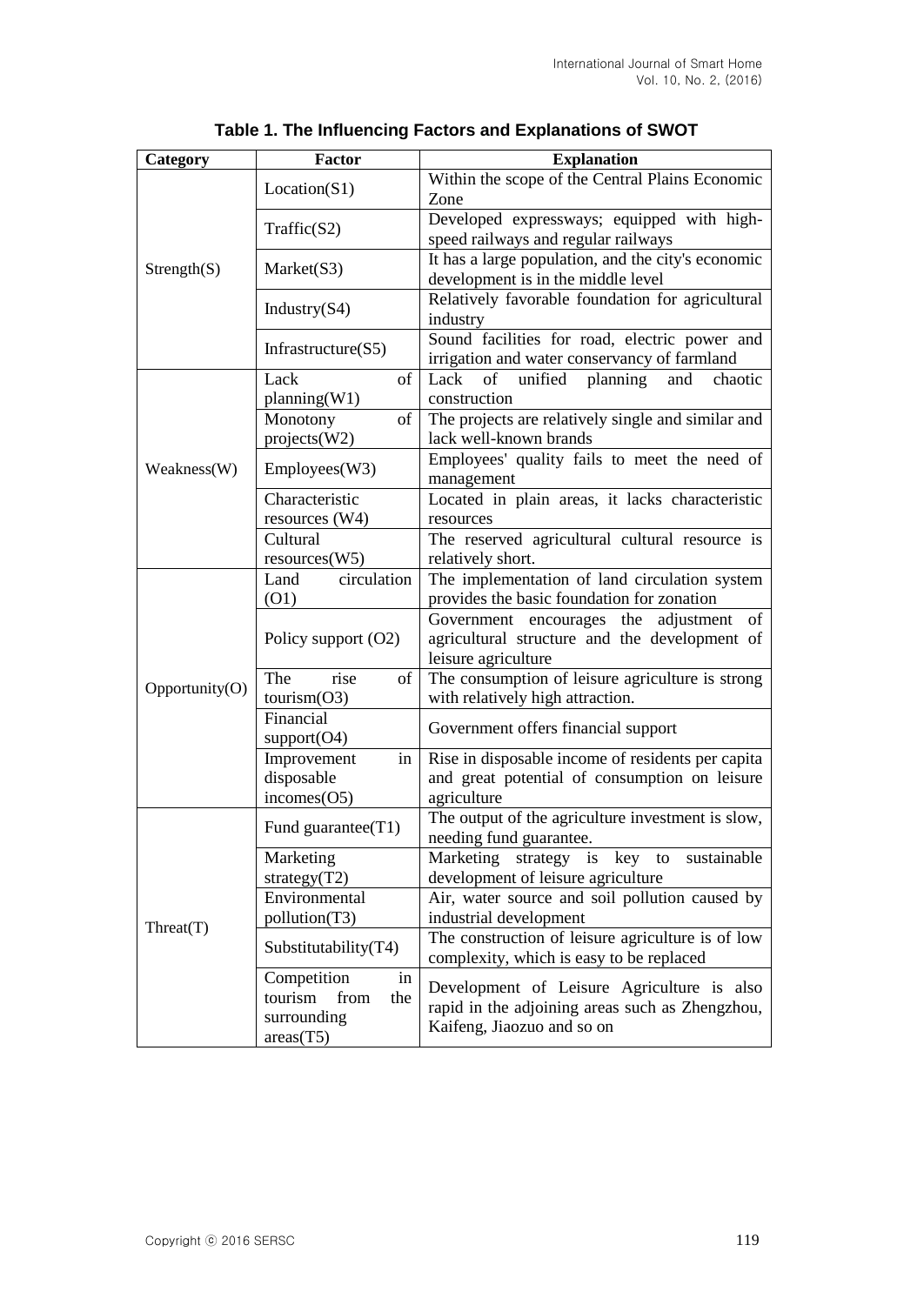**2.2.2 Foundation of Model:** Build a model as Figure 1 in Yaahp software (Figure 1).



**Figure 1. Diagrammatic Sketch of AHP Model**

### **2.3 Calculating Software**

The calculation process of AHP is relatively simple, but it is also hard to some degrees for non-professionals in math. Currently, there are many software programs in the market which can be used to do the AHP calculation, and they provide convenience for the promotion and application of AHP. The common programs include Expert Choice, Super Decision, etc. This study adopts the software Yaahp 0.53, which provides the programming function of AHP computation and has been widely applied due to its userfriendly interface and easy operation.

## **3. Results and Discussion**

### **3.1 Comparison Matrix**

Five professors (E1-E5) from Henan Institute of Science and Technology are chosen as evaluation experts, all of whom are rich in leisure agriculture planning experience. Each expert is assigned with the same weighting factor, 0.2. The arithmetic mean is adopted as the aggregation method for the judgment of matrix (Table 2-Table 7).

| Expert 1: C.R.=0.0854<0.1       |                                 |   |                |                |        |  |  |  |
|---------------------------------|---------------------------------|---|----------------|----------------|--------|--|--|--|
| <b>SWOT</b>                     | S                               | W | O              | T              | Wi     |  |  |  |
| S                               |                                 | 5 | $\overline{2}$ | $\overline{4}$ | 0.4768 |  |  |  |
| W                               | 1/5                             |   | 1/4            | 1/3            | 0.0681 |  |  |  |
| O                               | 1/2                             | 4 |                | 5              | 0.3371 |  |  |  |
| T                               | 1/4                             | 3 | 1/5            | 1              | 0.1180 |  |  |  |
|                                 | Expert 2: C.R. = $0.0456 < 0.1$ |   |                |                |        |  |  |  |
| <b>SWOT</b>                     | S                               | W | ( )            | T              | Wi     |  |  |  |
| S                               |                                 | 6 | 4              | $\overline{4}$ | 0.5744 |  |  |  |
| W                               | 1/6                             |   | 1/4            | 1/4            | 0.0586 |  |  |  |
| $\Omega$                        | 1/4                             | 4 |                |                | 0.1835 |  |  |  |
| T                               | 1/4                             | 4 |                |                | 0.1835 |  |  |  |
| Expert 3: C.R. = $0.0805 < 0.1$ |                                 |   |                |                |        |  |  |  |
| <b>SWOT</b>                     | S                               | W |                | T              | Wi     |  |  |  |

**Table 2. Criteria Layer's Judgment Matrix to Target Layer and Weight of Criteria (E1-E5)**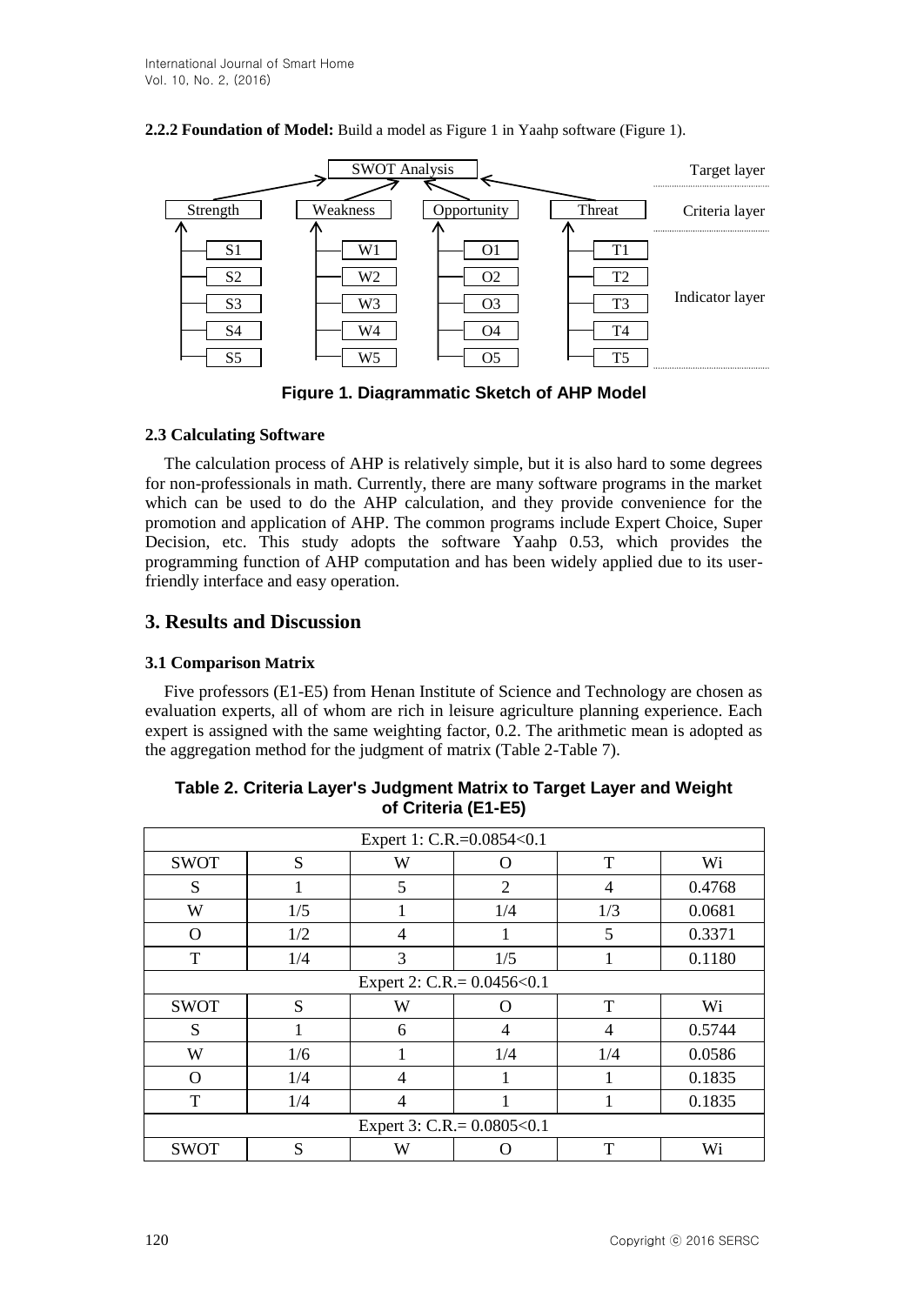| S           | 1   | $\overline{2}$             | 1/3 | $\overline{2}$ | 0.2458 |
|-------------|-----|----------------------------|-----|----------------|--------|
| W           | 1/2 | 1                          | 1/2 | 1/2            | 0.1360 |
| $\Omega$    | 3   | $\overline{2}$             | 1   | 2              | 0.4258 |
| T           | 1/2 | 2                          | 1/2 | 1              | 0.1924 |
|             |     | Expert 4: C.R.= 0.0815<0.1 |     |                |        |
| <b>SWOT</b> | S   | W                          | O   | T              | Wi     |
| S           | 1   | 1                          | 1/3 | 2              | 0.1882 |
| W           | 1   |                            | 1/3 | 1/2            | 0.1331 |
| $\Omega$    | 3   | 3                          | 1   | 5              | 0.5394 |
| T           | 1/2 | $\overline{2}$             | 1/5 | 1              | 0.1393 |
|             |     | Expert 5: C.R.= 0.0869<0.1 |     |                |        |
| <b>SWOT</b> | S   | W                          | O   | T              | Wi     |
| S           | 1   | 7                          | 1/3 | 4              | 0.3212 |
| W           | 1/7 | 1                          | 1/5 | 1              | 0.0755 |
| $\Omega$    | 3   | 5                          | 1   | $\overline{4}$ | 0.5114 |
| T           | 1/4 | 1                          | 1/4 | 1              | 0.0919 |

| Table 3. Indicator Layer's Judgment Matrix to Criteria Layer and Weight of |
|----------------------------------------------------------------------------|
| Indicator (E1)                                                             |

| S              | S1             | S <sub>2</sub>                                           | S3             | <b>S4</b>      | S <sub>5</sub> | Wi     |
|----------------|----------------|----------------------------------------------------------|----------------|----------------|----------------|--------|
| S <sub>1</sub> | $\mathbf{1}$   | $\mathbf{1}$                                             | $\overline{2}$ | $\mathbf{1}$   | $\overline{2}$ | 0.2316 |
| S <sub>2</sub> | $\mathbf{1}$   | $\mathbf{1}$                                             | $\overline{3}$ | 3              | 3              | 0.3394 |
| S3             | $1/2$          | 1/3                                                      | $\mathbf{1}$   | 1/3            | 3              | 0.1227 |
| <b>S4</b>      | $\mathbf{1}$   | 1/3                                                      | 3              | $\mathbf{1}$   | $\overline{4}$ | 0.2316 |
| S <sub>5</sub> | $1/2\,$        | 1/3                                                      | 1/3            | 1/4            | $\mathbf{1}$   | 0.0746 |
| W              | W1             | W <sub>2</sub>                                           | W3             | W4             | W <sub>5</sub> | Wi     |
| W1             | $\mathbf{1}$   | 1/3                                                      | $\overline{2}$ | 1/2            | 1/2            | 0.1203 |
| W <sub>2</sub> | 3              | $\mathbf{1}$                                             | $\overline{2}$ | $1/5$          | 1/2            | 0.1555 |
| W <sub>3</sub> | 1/2            | 1/2                                                      | $\mathbf{1}$   | 1/3            | 1/2            | 0.0912 |
| W4             | $\overline{2}$ | 5                                                        | 3              | $\mathbf{1}$   | 3              | 0.4235 |
| W <sub>5</sub> | $\overline{2}$ | $\overline{2}$                                           | $\overline{2}$ | 1/3            | $\mathbf{1}$   | 0.2095 |
| $\mathbf{O}$   | O <sub>1</sub> | O2                                                       | O <sub>3</sub> | O4             | O <sub>5</sub> | Wi     |
| O <sub>1</sub> | 1              | 1/3                                                      | $\mathbf{1}$   | 1/5            | 1/3            | 0.0758 |
| O2             | 3              | $\mathbf{1}$                                             | $\overline{3}$ | $\mathbf{1}$   | $\overline{4}$ | 0.3324 |
| O <sub>3</sub> | $\mathbf{1}$   | 1/3                                                      | $\mathbf{1}$   | 1/3            | 3              | 0.1303 |
| O4             | 5              | $\mathbf{1}$                                             | 3              | 1              | $\overline{4}$ | 0.3682 |
| O <sub>5</sub> | 3              | 1/4                                                      | 1/3            | 1/4            | $\mathbf{1}$   | 0.0932 |
| $\mathbf T$    | T <sub>1</sub> | T2                                                       | T <sub>3</sub> | <b>T4</b>      | T <sub>5</sub> | Wi     |
| T1             | $\mathbf{1}$   | 1/2                                                      | 1/3            | 1/3            | 1/3            | 0.0749 |
| T <sub>2</sub> | $\overline{2}$ | $\mathbf{1}$                                             | 3              | 3              | $1/2$          | 0.2582 |
| T <sub>3</sub> | 3              | 1/3                                                      | $\mathbf{1}$   | $\mathbf{1}$   | 1/4            | 0.1261 |
| <b>T4</b>      | $\overline{3}$ | 1/3                                                      | $\mathbf{1}$   | $\mathbf{1}$   | 1/4            | 0.1261 |
| T <sub>5</sub> | 3              | $\overline{2}$                                           | $\overline{4}$ | $\overline{4}$ | $\mathbf{1}$   | 0.4146 |
|                |                | C.R. respectively are: 0.0768, 0.0987, 0.0876 and 0.0803 |                |                |                |        |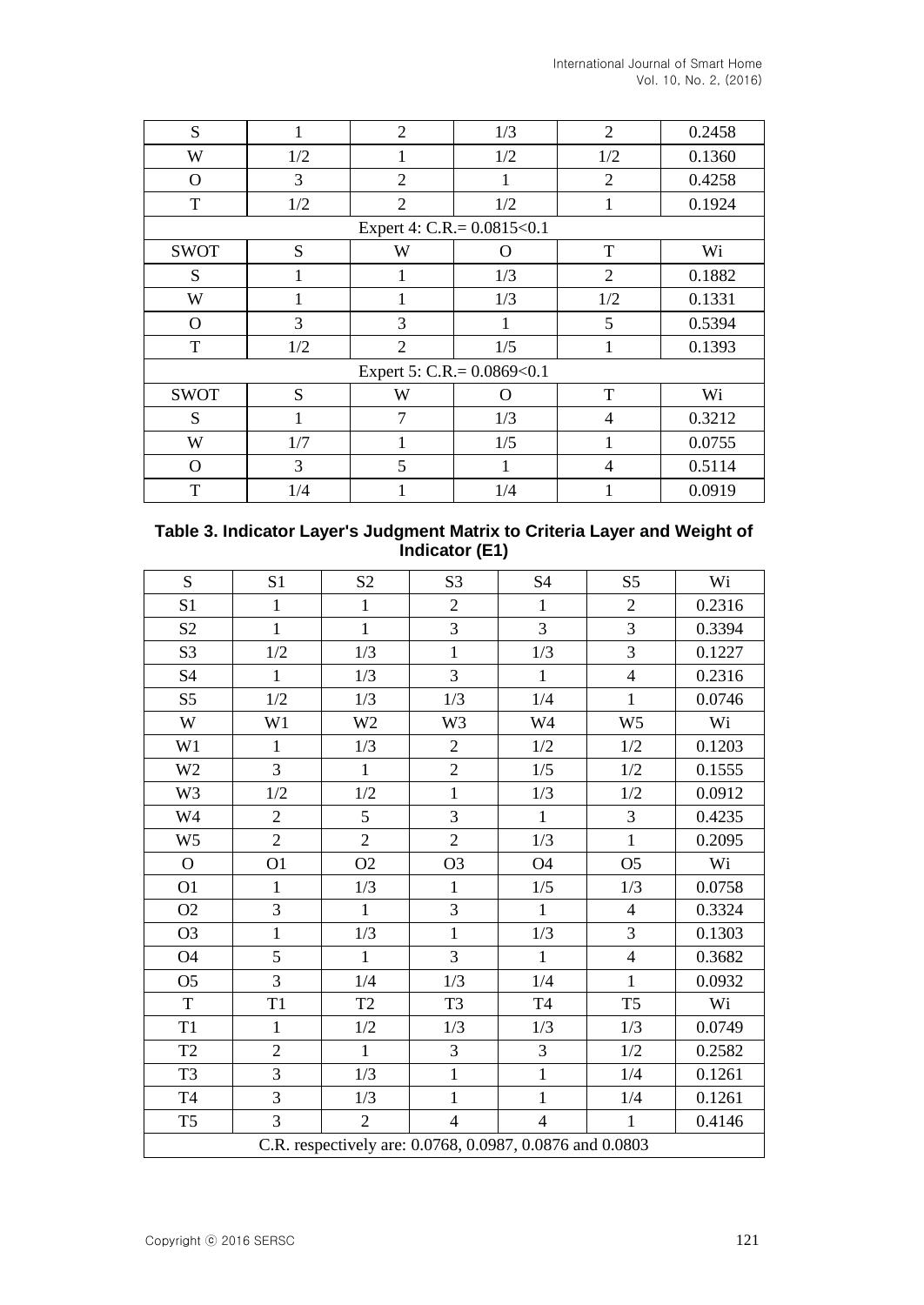| S              | S1             | S <sub>2</sub> | S <sub>3</sub>                                           | S4             | S <sub>5</sub> | Wi     |
|----------------|----------------|----------------|----------------------------------------------------------|----------------|----------------|--------|
| S <sub>1</sub> | $\mathbf{1}$   | 6              | $\overline{2}$                                           | $\overline{2}$ | 3              | 0.4038 |
| S <sub>2</sub> | 1/6            | $\mathbf{1}$   | $1/2\,$                                                  | $1/3$          | $1/2$          | 0.0730 |
| S3             | 1/2            | $\overline{2}$ | $\mathbf{1}$                                             | $\mathbf{1}$   | 1/3            | 0.1378 |
| <b>S4</b>      | 1/2            | 3              | $\mathbf{1}$                                             | $\mathbf{1}$   | $\overline{2}$ | 0.2138 |
| S <sub>5</sub> | 1/3            | $\overline{2}$ | 3                                                        | 1/2            | $\mathbf{1}$   | 0.1717 |
| W              | W1             | W <sub>2</sub> | W3                                                       | W4             | W <sub>5</sub> | Wi     |
| W1             | 1              | 3              | 3                                                        | $\mathbf{1}$   | 3              | 0.3331 |
| W <sub>2</sub> | 1/3            | $\mathbf{1}$   | $1/2$                                                    | 1/3            | $\overline{2}$ | 0.1110 |
| W <sub>3</sub> | 1/3            | $\overline{2}$ | $\mathbf{1}$                                             | 1/3            | 1/3            | 0.1024 |
| W4             | $\mathbf{1}$   | 3              | 3                                                        | $\mathbf{1}$   | 3              | 0.3331 |
| W <sub>5</sub> | 1/3            | 1/2            | $\overline{3}$                                           | 1/3            | $\mathbf{1}$   | 0.1204 |
| $\mathbf{O}$   | O <sub>1</sub> | O2             | O <sub>3</sub>                                           | <b>O4</b>      | O <sub>5</sub> | Wi     |
| O <sub>1</sub> | $\mathbf{1}$   | $\overline{4}$ | $1/2$                                                    | 1/3            | $\overline{2}$ | 0.1806 |
| O2             | 1/4            | $\mathbf{1}$   | 1/3                                                      | 1/4            | 1/3            | 0.0631 |
| O <sub>3</sub> | $\overline{2}$ | $\overline{3}$ | $\mathbf{1}$                                             | 1/3            | 1/2            | 0.1705 |
| O4             | 3              | $\overline{4}$ | 3                                                        | $\mathbf{1}$   | $\overline{2}$ | 0.4010 |
| O <sub>5</sub> | 1/2            | 3              | $\overline{2}$                                           | 1/2            | $\mathbf{1}$   | 0.1849 |
| T              | T1             | T <sub>2</sub> | T <sub>3</sub>                                           | T <sub>4</sub> | T <sub>5</sub> | Wi     |
| T1             | $\mathbf{1}$   | 1/3            | $\overline{4}$                                           | 3              | 1/3            | 0.1658 |
| T <sub>2</sub> | 3              | $\mathbf{1}$   | 3                                                        | 3              | 1/2            | 0.2634 |
| T <sub>3</sub> | 1/4            | 1/3            | $\mathbf{1}$                                             | 3              | 1/5            | 0.0860 |
| T <sub>4</sub> | 1/3            | 1/3            | 1/3                                                      | $\mathbf{1}$   | 1/5            | 0.0587 |
| T <sub>5</sub> | $\overline{3}$ | $\overline{2}$ | 5                                                        | 5              | $\mathbf{1}$   | 0.4263 |
|                |                |                | C.R. respectively are: 0.0668, 0.0995, 0.0899 and 0.0843 |                |                |        |

## **Table 4. Indicator Layer's Judgment Matrix to Criteria Layer and Weight of Indicator (E2)**

## **Table 5. Indicator Layer's Judgment Matrix to Criteria Layer and Weight of Indicator (E3)**

| S              | S <sub>1</sub> | S <sub>2</sub> | S <sub>3</sub> | S <sub>4</sub> | S <sub>5</sub> | Wi     |
|----------------|----------------|----------------|----------------|----------------|----------------|--------|
| S <sub>1</sub> | 1              | 1/4            | 1/4            | 1/6            | 1/3            | 0.0508 |
| S <sub>2</sub> | $\overline{4}$ | 1              | 1/3            | 1/4            | $\overline{2}$ | 0.1454 |
| S <sub>3</sub> | $\overline{4}$ | 3              | 1              | $\overline{2}$ | 3              | 0.3708 |
| S <sub>4</sub> | 6              | $\overline{4}$ | 1/2            | 1              | 3              | 0.3228 |
| S <sub>5</sub> | 3              | 1/2            | 1/3            | 1/3            | 1              | 0.1102 |
| W              | W1             | W <sub>2</sub> | W <sub>3</sub> | W4             | W <sub>5</sub> | Wi     |
| W1             | 1              | 3              | 3              | 1/2            | $\overline{2}$ | 0.2524 |
| W <sub>2</sub> | 1/3            | 1              | 1/2            | 1/4            | 1/2            | 0.0750 |
| W <sub>3</sub> | 1/3            | $\overline{2}$ | 1              | 1/4            | 4              | 0.1500 |
| W4             | $\overline{2}$ | $\overline{4}$ | 4              | 1              | 4              | 0.4292 |
| W <sub>5</sub> | 1/2            | $\overline{2}$ | 1/4            | 1/4            | 1              | 0.0934 |
| O              | O <sub>1</sub> | O <sub>2</sub> | O <sub>3</sub> | O4             | O <sub>5</sub> | Wi     |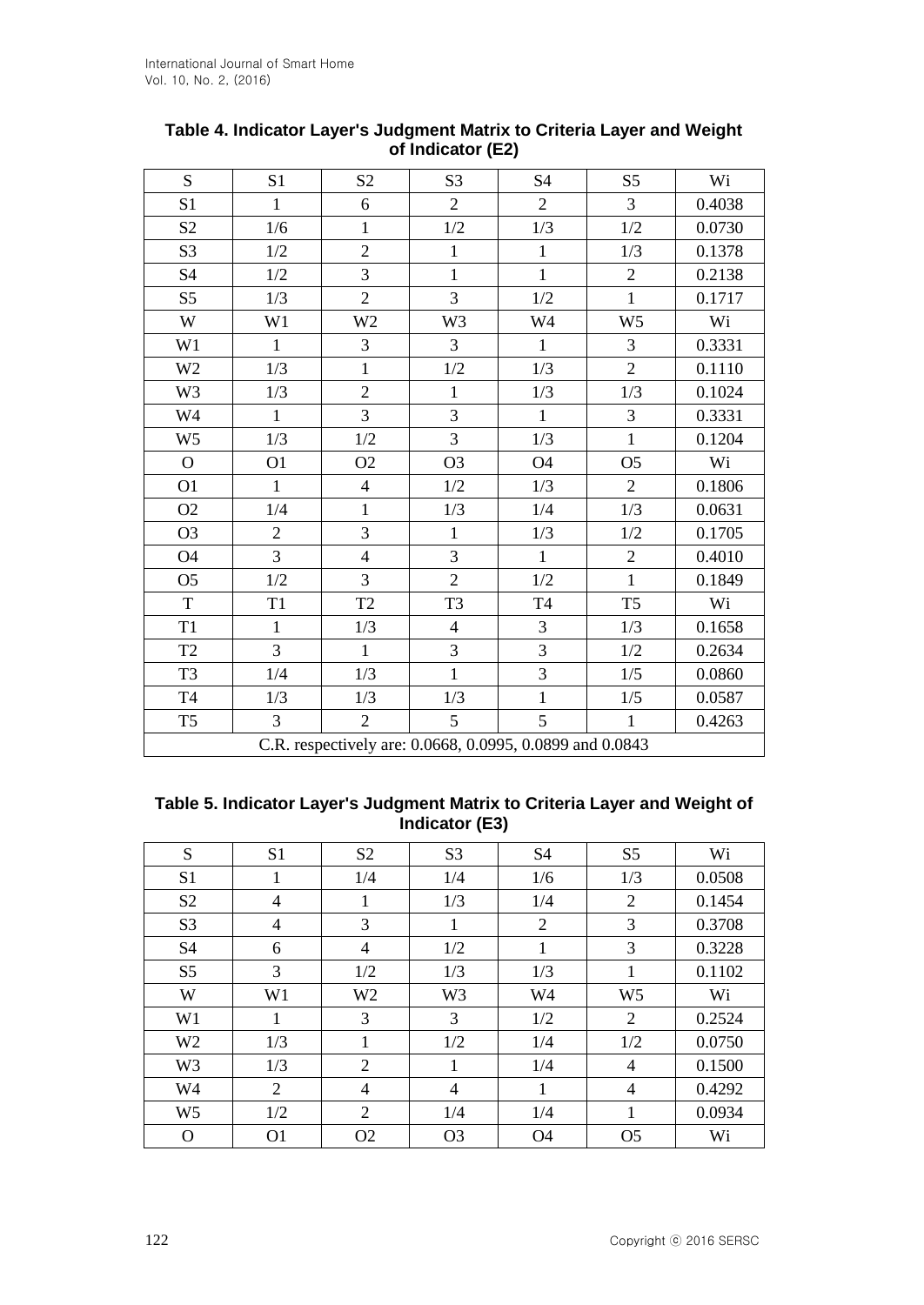| O <sub>1</sub> |                | 1/6            | 1/3            | 1/4            | 1/3            | 0.0510                                                   |  |  |  |  |  |  |  |  |
|----------------|----------------|----------------|----------------|----------------|----------------|----------------------------------------------------------|--|--|--|--|--|--|--|--|
| O <sub>2</sub> | 6              |                | 5              | 1/2            | 4              | 0.3391                                                   |  |  |  |  |  |  |  |  |
| O <sub>3</sub> | 3              | 1/5            |                | 1/4            | 1/3            | 0.0821                                                   |  |  |  |  |  |  |  |  |
| O <sub>4</sub> | 4              | 2              | 4              | 1              | $\overline{4}$ | 0.3945                                                   |  |  |  |  |  |  |  |  |
| O <sub>5</sub> | 3              | 1/4            | 3              | 1/4            |                | 0.1333                                                   |  |  |  |  |  |  |  |  |
| T              | T <sub>1</sub> | T <sub>2</sub> | T <sub>3</sub> | T <sub>4</sub> | T <sub>5</sub> | Wi                                                       |  |  |  |  |  |  |  |  |
| T <sub>1</sub> |                | 2              | 1/2            | 1              | 1/4            | 0.1297                                                   |  |  |  |  |  |  |  |  |
| T <sub>2</sub> | 1/2            |                |                | 3              | 1/3            | 0.1489                                                   |  |  |  |  |  |  |  |  |
| T <sub>3</sub> | 2              |                |                |                | 1/4            | 0.1489                                                   |  |  |  |  |  |  |  |  |
| T <sub>4</sub> |                | 1/3            |                |                | 1/3            | 0.1102                                                   |  |  |  |  |  |  |  |  |
| T <sub>5</sub> | 4              | 3              | 4              | 3              |                | 0.4622                                                   |  |  |  |  |  |  |  |  |
|                |                |                |                |                |                | C.R. respectively are: 0.0662, 0.0829, 0.0866 and 0.0906 |  |  |  |  |  |  |  |  |

### **Table 6. Indicator Layer's Judgment Matrix to Criteria Layer and Weight of Indicator (E4)**

| S                          | S1             | S <sub>2</sub>                                           | S <sub>3</sub> | S4             | S <sub>5</sub> | Wi     |
|----------------------------|----------------|----------------------------------------------------------|----------------|----------------|----------------|--------|
| S <sub>1</sub>             | $\mathbf{1}$   | $\mathbf{1}$                                             | 1/3            | 1/2            | $1/2$          | 0.1023 |
| $\ensuremath{\mathrm{S2}}$ | $\mathbf{1}$   | $\mathbf{1}$                                             | 1/3            | $\sqrt{2}$     | 1/5            | 0.1123 |
| S <sub>3</sub>             | 3              | 3                                                        | $\mathbf{1}$   | $\overline{4}$ | $\overline{3}$ | 0.4288 |
| S <sub>4</sub>             | $\overline{2}$ | 1/2                                                      | 1/4            | $\mathbf{1}$   | 1/2            | 0.1109 |
| S <sub>5</sub>             | $\overline{2}$ | 5                                                        | 1/3            | $\overline{2}$ | $\mathbf{1}$   | 0.2457 |
| W                          | W1             | W <sub>2</sub>                                           | W3             | W4             | W <sub>5</sub> | Wi     |
| W1                         | $\mathbf{1}$   | $\overline{4}$                                           | $\overline{4}$ | $\overline{4}$ | $\overline{2}$ | 0.4375 |
| W <sub>2</sub>             | 1/4            | $\mathbf{1}$                                             | $\overline{3}$ | $\mathfrak{Z}$ | 3              | 0.2429 |
| W3                         | 1/4            | 1/3                                                      | $\mathbf{1}$   | $\mathbf{1}$   | $\overline{2}$ | 0.1159 |
| W4                         | 1/4            | 1/3                                                      | $\mathbf{1}$   | $\mathbf{1}$   | $\overline{2}$ | 0.1159 |
| W <sub>5</sub>             | $1/2\,$        | 1/3                                                      | $1/2\,$        | $1/2$          | $\mathbf{1}$   | 0.0878 |
| $\mathbf{O}$               | O <sub>1</sub> | O2                                                       | O <sub>3</sub> | O4             | O <sub>5</sub> | Wi     |
| O <sub>1</sub>             | $\mathbf{1}$   | 1/2                                                      | 1/3            | 1/6            | $\overline{2}$ | 0.0809 |
| O2                         | $\overline{2}$ | $\mathbf{1}$                                             | $\overline{4}$ | 1/4            | $\overline{4}$ | 0.2185 |
| O <sub>3</sub>             | 3              | 1/4                                                      | $\mathbf{1}$   | 1/4            | $\overline{4}$ | 0.1361 |
| <b>O4</b>                  | 6              | $\overline{4}$                                           | $\overline{4}$ | $\mathbf{1}$   | 6              | 0.5141 |
| O <sub>5</sub>             | 1/2            | 1/4                                                      | 1/4            | 1/6            | $\mathbf{1}$   | 0.0504 |
| $\mathbf T$                | T1             | $\operatorname{T2}$                                      | T <sub>3</sub> | <b>T4</b>      | T <sub>5</sub> | Wi     |
| T1                         | $\mathbf{1}$   | 1/2                                                      | 1/3            | 1/3            | 1/3            | 0.0718 |
| T <sub>2</sub>             | $\overline{2}$ | $\mathbf{1}$                                             | 1/4            | 1/3            | 1/4            | 0.0845 |
| T <sub>3</sub>             | 3              | $\overline{4}$                                           | $\mathbf{1}$   | 3              | 1/3            | 0.2622 |
| <b>T4</b>                  | 3              | 3                                                        | 1/3            | $\mathbf{1}$   | 1/4            | 0.1506 |
| T <sub>5</sub>             | $\overline{3}$ | $\overline{4}$                                           | 3              | $\overline{4}$ | 1              | 0.4309 |
|                            |                | C.R. respectively are: 0.0945, 0.0977, 0.0947 and 0.0959 |                |                |                |        |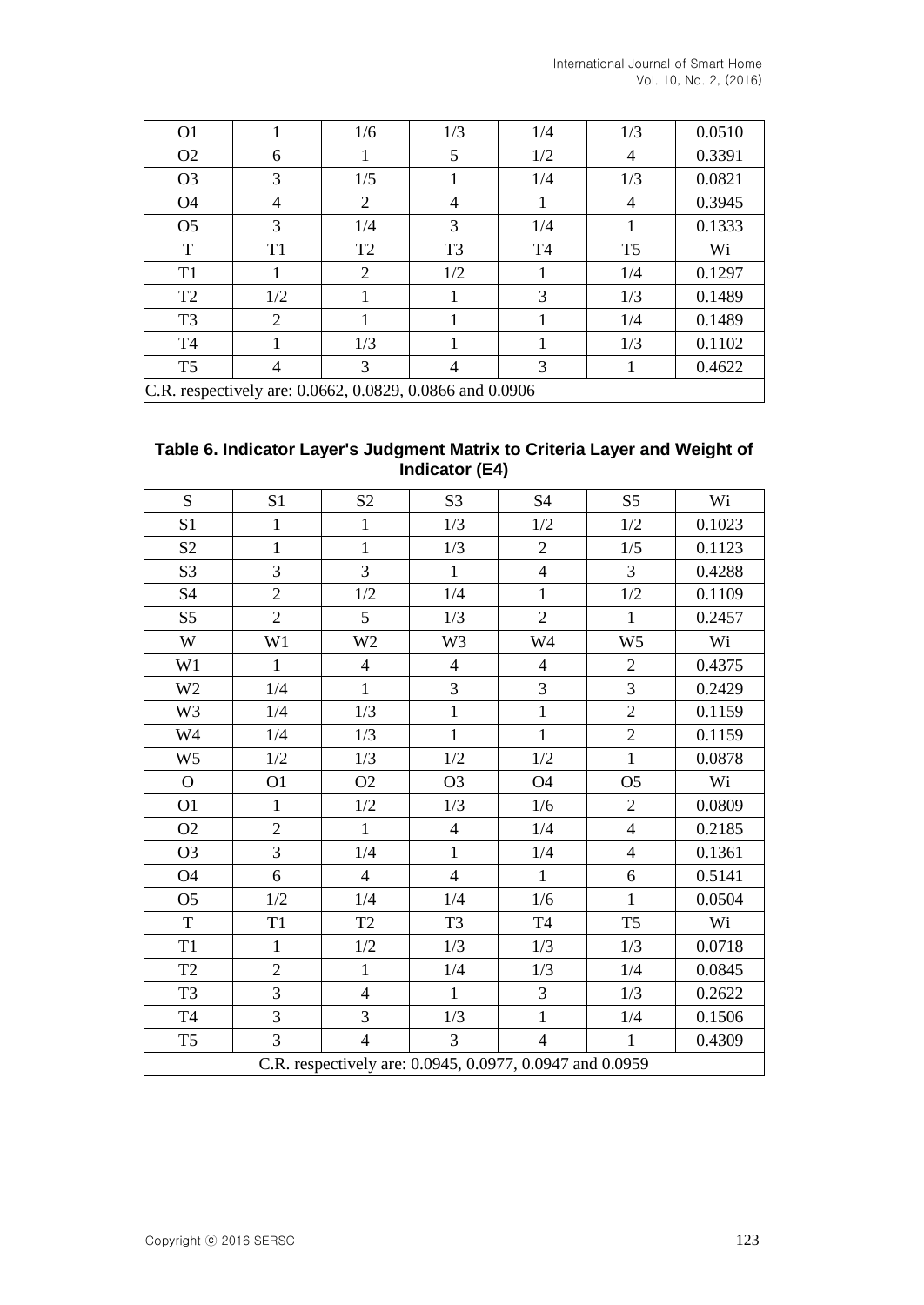| S              | S1             | S <sub>2</sub> | S <sub>3</sub>                                           | <b>S4</b>      | S <sub>5</sub> | Wi     |
|----------------|----------------|----------------|----------------------------------------------------------|----------------|----------------|--------|
| S <sub>1</sub> | $\mathbf{1}$   | 1/3            | $\overline{2}$                                           | 1/4            | 1/3            | 0.0930 |
| S <sub>2</sub> | 3              | $\mathbf{1}$   | $\overline{2}$                                           | 1/3            | $\overline{3}$ | 0.2374 |
| S <sub>3</sub> | $1/2\,$        | 1/2            | $\mathbf{1}$                                             | 1/4            | 1/3            | 0.0765 |
| <b>S4</b>      | $\overline{4}$ | $\overline{3}$ | $\overline{4}$                                           | $\mathbf{1}$   | $\overline{2}$ | 0.4133 |
| S <sub>5</sub> | 3              | 1/3            | 3                                                        | $1/2$          | $\mathbf{1}$   | 0.1799 |
| W              | W1             | W <sub>2</sub> | W <sub>3</sub>                                           | W4             | W <sub>5</sub> | Wi     |
| W1             | $\mathbf{1}$   | $\overline{4}$ | 5                                                        | $\overline{2}$ | $\overline{3}$ | 0.4165 |
| W <sub>2</sub> | 1/4            | $\mathbf{1}$   | $\overline{4}$                                           | $\mathbf{1}$   | $\overline{4}$ | 0.2110 |
| W <sub>3</sub> | 1/5            | 1/4            | $\mathbf{1}$                                             | 1/3            | 1/4            | 0.0534 |
| W4             | 1/2            | $\mathbf{1}$   | 3                                                        | $\mathbf{1}$   | 3              | 0.2160 |
| W <sub>5</sub> | 1/3            | 1/4            | $\overline{4}$                                           | 1/3            | $\mathbf{1}$   | 0.1030 |
| $\mathbf{O}$   | O <sub>1</sub> | O2             | O <sub>3</sub>                                           | O4             | O <sub>5</sub> | Wi     |
| O <sub>1</sub> | $\mathbf{1}$   | $\overline{2}$ | $\overline{2}$                                           | 1/3            | $\mathbf{1}$   | 0.1610 |
| O2             | 1/2            | $\mathbf{1}$   | $1/2\,$                                                  | 1/6            | 1/4            | 0.0610 |
| O <sub>3</sub> | 1/2            | $\overline{2}$ | $\mathbf{1}$                                             | 0.1429         | $\overline{2}$ | 0.1183 |
| <b>O4</b>      | 3              | 6              | $\overline{7}$                                           | $\mathbf{1}$   | $\overline{4}$ | 0.5275 |
| O <sub>5</sub> | $\mathbf{1}$   | $\overline{4}$ | 1/2                                                      | 1/4            | $\mathbf{1}$   | 0.1323 |
| $\mathbf T$    | T1             | T2             | T <sub>3</sub>                                           | T <sub>4</sub> | T <sub>5</sub> | Wi     |
| T1             | 1              | 1/3            | $\overline{4}$                                           | 1/3            | 1/3            | 0.1118 |
| T2             | 3              | $\mathbf{1}$   | 3                                                        | 1/2            | 1/2            | 0.1927 |
| T <sub>3</sub> | 1/4            | 1/3            | $\mathbf{1}$                                             | 1/3            | 1/5            | 0.0580 |
| <b>T4</b>      | 3              | $\mathfrak{2}$ | 3                                                        | $\mathbf{1}$   | 1/3            | 0.2345 |
| T <sub>5</sub> | $\overline{3}$ | $\overline{2}$ | 5                                                        | 3              | 1              | 0.4030 |
|                |                |                | C.R. respectively are: 0.0834, 0.0917, 0.0753 and 0.0811 |                |                |        |

## **Table 7. Indicator Layer's Judgment Matrix to Criteria Layer and Weight of Indicator (E5)**

**Table 8. The Weight of Criteria Layer to the Target Layer, Indicator Layer to the Criteria Layer and the Overall Ranking Weights of Hierarchy**

| <b>Target layer</b> | Criteria<br>layer | Local<br>weight | <b>Indicator</b><br>layer | Local<br>weight | Global<br>weight |
|---------------------|-------------------|-----------------|---------------------------|-----------------|------------------|
|                     |                   |                 | 0.1625                    | S <sub>1</sub>  | 0.0608           |
|                     |                   |                 | 0.1891                    | S <sub>2</sub>  | 0.0707           |
|                     | S                 | 0.3739          | 0.2148<br>0.2615          | S <sub>3</sub>  | 0.0803           |
|                     |                   |                 |                           | S <sub>4</sub>  | 0.0978           |
|                     |                   |                 | 0.1720                    | S <sub>5</sub>  | 0.0643           |
|                     | W                 |                 | 0.2959                    | W <sub>1</sub>  | 0.0267           |
| <b>SWOT</b>         |                   | 0.0902          | 0.1857                    | W <sub>2</sub>  | 0.0167           |
|                     |                   |                 | 0.1077                    | W <sub>3</sub>  | 0.0097           |
|                     |                   |                 | 0.2820                    | W4              | 0.0254           |
|                     |                   |                 | 0.1286                    | W <sub>5</sub>  | 0.0116           |
|                     |                   |                 | 0.1111                    | O <sub>1</sub>  | 0.0441           |
|                     |                   | 0.3968          | 0.2010                    | O <sub>2</sub>  | 0.0798           |
|                     | O                 |                 | 0.1414                    | O <sub>3</sub>  | 0.0561           |
|                     |                   |                 | 0.4127                    | O4              | 0.1638           |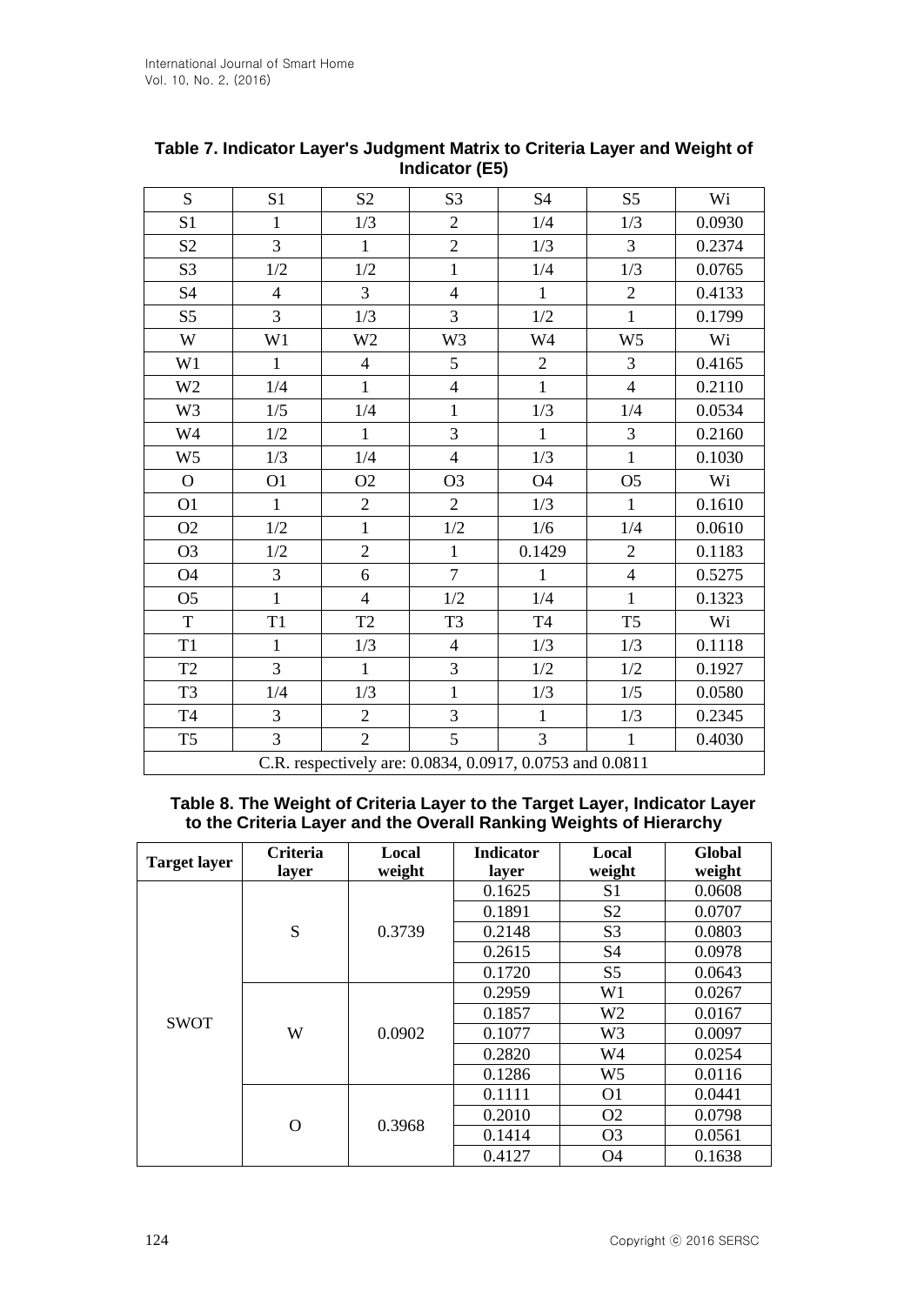|   |        | 0.1337 | O <sub>5</sub> | 0.0530 |
|---|--------|--------|----------------|--------|
| т | 0.1392 | 0.1258 | T1             | 0.0175 |
|   |        | 0.1920 | T2             | 0.0267 |
|   |        | 0.1440 | T <sub>3</sub> | 0.0200 |
|   |        | 0.1415 | T4             | 0.0197 |
|   |        | 0.3967 | T <sub>5</sub> | 0.0552 |

### **3.2 Result of Weight**

According to table 8, to the overall target, the weights of S and O are higher, and the weights of W and T are lower. This means that as for the leisure agriculture development of Xinxiang City, the advantage is bigger than the disadvantage and the opportunity is bigger than the threat, so it has a relatively outstanding development potential. Therefore, Xinxiang City should seize the opportunity of development of leisure agriculture, bring its own superiority into full play, and create conditions for the development of leisure agriculture.

According to figure 2, S4 and S3 have higher weights among the advantages while W1 and W4 have higher weights among the disadvantages. Among the opportunities, O4 and O2 have higher proportions. Among the threats, T5 and T2 have higher proportions. These factors should all be given relatively more attention to.

According to figure 2, among the general sorting order of the hierarchy, factors such as O4 S4, S3, O2 and S2 have higher proportions which mean that they have bigger impacts on the development of leisure agriculture in Xinxiang City. In the future development of leisure agriculture, we should focus on using the conditions of S and O of higher weights and solving the problems of W and T of higher weights, thus create favorable conditions for the development of leisure agriculture.

### **4. Conclusion**

Leisure agriculture is a combination of agriculture and leisure recreation, which has developed quite rapidly in recent years. Leisure agriculture has the major functions of agricultural production, environmental protection and leisure tourism, etc. Leisure agriculture has promoted the development of local agricultural economy as well as the increase of farmers' income, which has gained wide attention of the society. The development of leisure agriculture is restricted by a series of factors and conducting a reasonable analysis of these factors is the prerequisite for sustainable development. Applying the model of GAHP-SWOT in the analysis of Development of Leisure Agriculture and combining the qualitative and quantative analyses by gathering the group intelligence can be used to analyze deeply the problems in Development of Leisure Agriculture and provide a plausible resolution accordingly. The Yaahp software achieves the routinization of computation, and provides convenience for the dissemination and application of the method.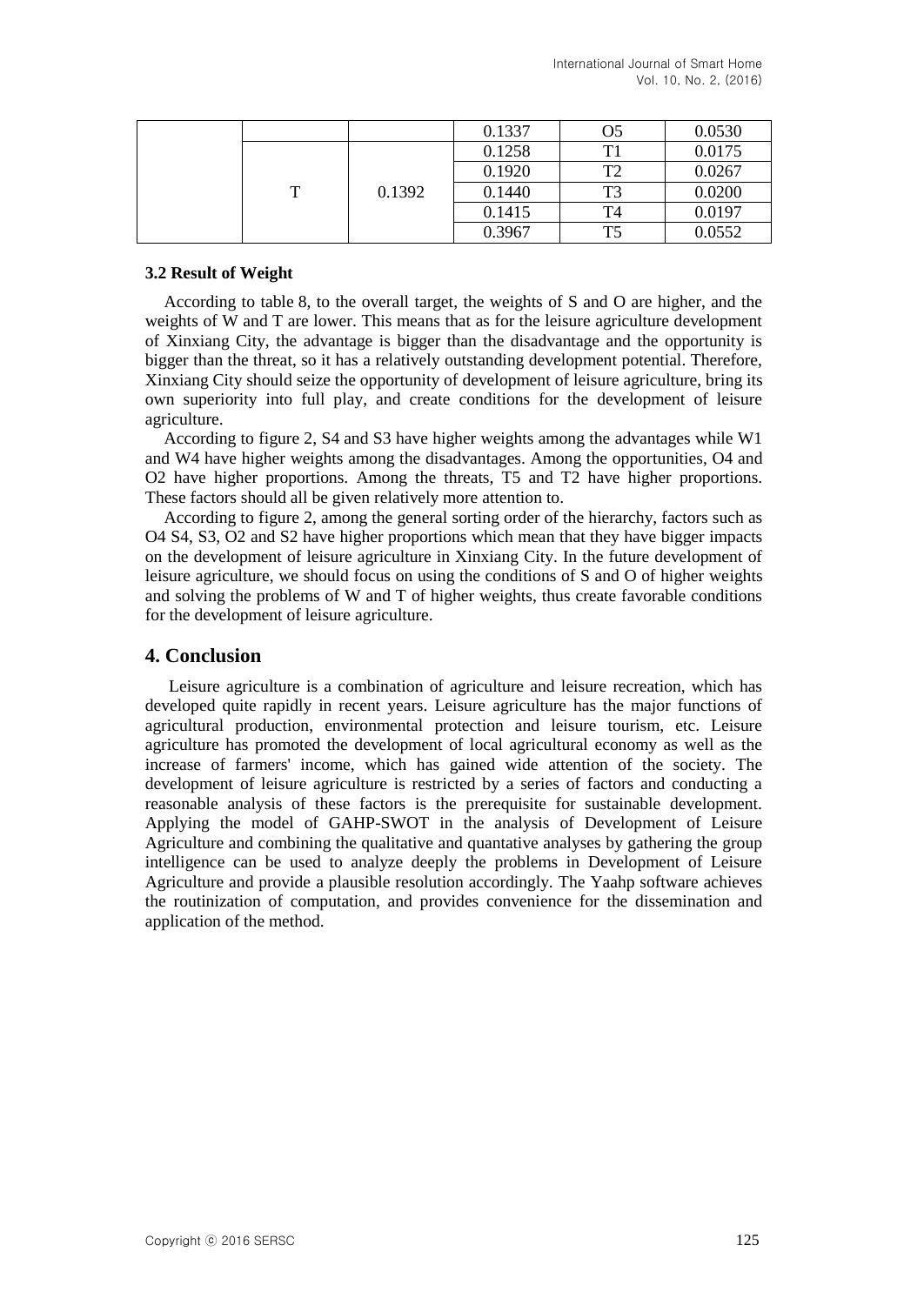

**Figure 2. Diagrammatic Sketch of Global Weight for SWOT Factors**

### **Acknowledgements**

This project is financially supported by the Science and Technology Innovation Fund Project of Young Teachers in Henan Institute of Science and Technology, 2014 (Project title: Research on the Planning and Coordinated Mechanism of Smart Agriculture Science and Technology Demonstration Park) and The Key Scientific Research Project of Universities in Henan Province (Project number is: 15B220001).

### **References**

- [1] S. Chen, X. Chen and W. Fan, "Study on leisure agricultural and tourism security characteristics: construction of tourism security system of leisure agricultural in Hainan", Ecological Economy, vol. 12, **(2013)**, pp. 158-161.
- [2] J. Wu, Y. An, E. Tu, G. L. Sun and W. W. Chen, "On development of creative farm project based on low-carbon tourism concept", Journal of Central South University of Forestry & Technology (Social Sciences), vol. 6, no. 2, **(2012)**, pp. 44-47.
- [3] R. Liu, B. Weng, Y. Zeng, Q. Zhou and B. Zheng, "New theory of leisure agriculture and its application in North Fujian‖, Chinese Journal of Eco-Agriculture, vol. 14, no. 4, **(2014)**, pp. 5-8.
- [4] J. Liu, Q. Xie, J. P. Ni, C. F. Wei and J. K. Lü, "The construction of the eco-agricultural yards in three gorges reservoir area based on agricultural non-point source pollution zones". Acta Ecologica Sinica, vol. 34, no. 9, **(2014)**, pp. 2431-2441.
- [5] C. M. Huang, C. L. Tuan and A. Wongchai, "Development analysis of leisure agriculture–a case study of Longjing Tea Garden, Hangzhou, China‖, APCBEE Procedia, **(2014)**.
- [6] Z. Yan, "Situation and sustainable development of modern urban agriculture in Guangzhou", Research of Agricultural Modernization, vol. 33, no. 3, **(2012)**, pp. 304-308.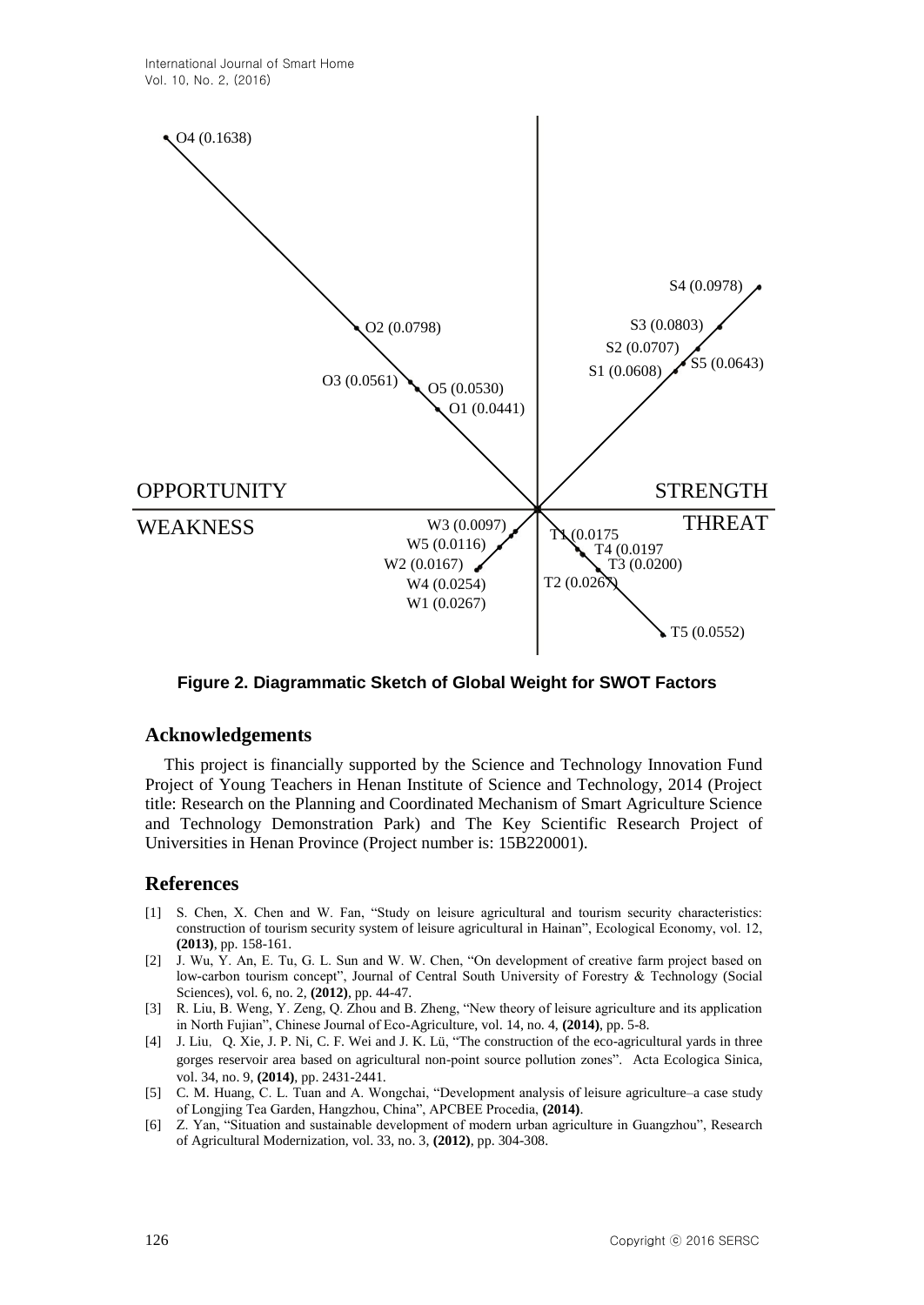- [7] C. X. Deng, B. Xie, Y. Wu, X. Li and D. Zhu, "Quantitative and comprehensive evaluation of ecological security of urban agriculture in Shanghai", Geographical Research, vol. 30, no. 4, (2011), pp. 645-654.
- [8] I. P. M. Damian, J. E. S. Segundo and E. M. Merlo, "SWOT analysis of the services provided by egovernment sites in Brazil", Procedia Computer Science, (2014).
- [9] S. Gao and S. P. Low, "The last planner system in china's construction industry a SWOT analysis on implementation‖, International Journal of Project Management, vol. 32, no. 7, **(2014)**, pp. 1260-1272.
- [10] W. Gu, Y. Jin, Y. Meng, J. Wang, X. Zhao, J. Li and S. Wei, "SWOT analysis and development strategies of maize industry in Heilongjiang Province", Journal of Northeast Agricultural University (English Edition), vol. 20, no. 1, **(2013)**, pp. 76-84.
- [11] J. F. Chen, H. N. Hsieh and Q. H. Do, "Evaluating teaching performance based on fuzzy AHP and [comprehensive evaluation approach‖](http://www.sciencedirect.com.rpa.skh.org.tw:81/science/article/pii/S1568494614006152), Applied Soft Computing, vol. 28, **(2015)**, pp. 100-108.
- [12] B. Srdjevic, Z. Srdjevic, B. Blagojevic and K. Suvocarev, "A two-phase algorithm for consensus building in [AHP-group decision](http://www.sciencedirect.com.rpa.skh.org.tw:81/science/article/pii/S0307904X13000504) making", Applied Mathematical Modelling, vol. 37, no. 10–11, (2013), pp. 6670-6682.

### **Authors**



**Jingping Xian**, female. She received a Bachelor's degree from Shenyang Agricultural University, China, in 2004, and received a Master degree from Henan Normal University, China, in 2012. Now she is a lecture in the School of Life Science and Technology, Xinxiang University, China. Her current research interest is theory and practice of ecological landscape. E-mail: 63386780@qq.com.



**Cuiyue Dong**, female. She received a Bachelor's degree from Henan Institute of Science and Technology, China, in 2002, and received a Master degree from Southwest University, China, in 2005. Now she is a lecture in the School of Life Science and Technology, Xinxiang University, China. Her current research interest is theory of plant diseases and insect pests. E-mail: 337491028@qq.com



**Lifang Qiao**, female. She received a master degree from Central South University of Forestry and Technology, Changsha, China, in 2004, now she is an associate professor in the School of Horticulture and Landscape Architecture of Henan Institute of Science and Technology, Xinxiang, China. Her current research interests include the landscape evaluation and the application of mathematical models in landscape optimization. E-mail: qiaolifang2002@163.com.